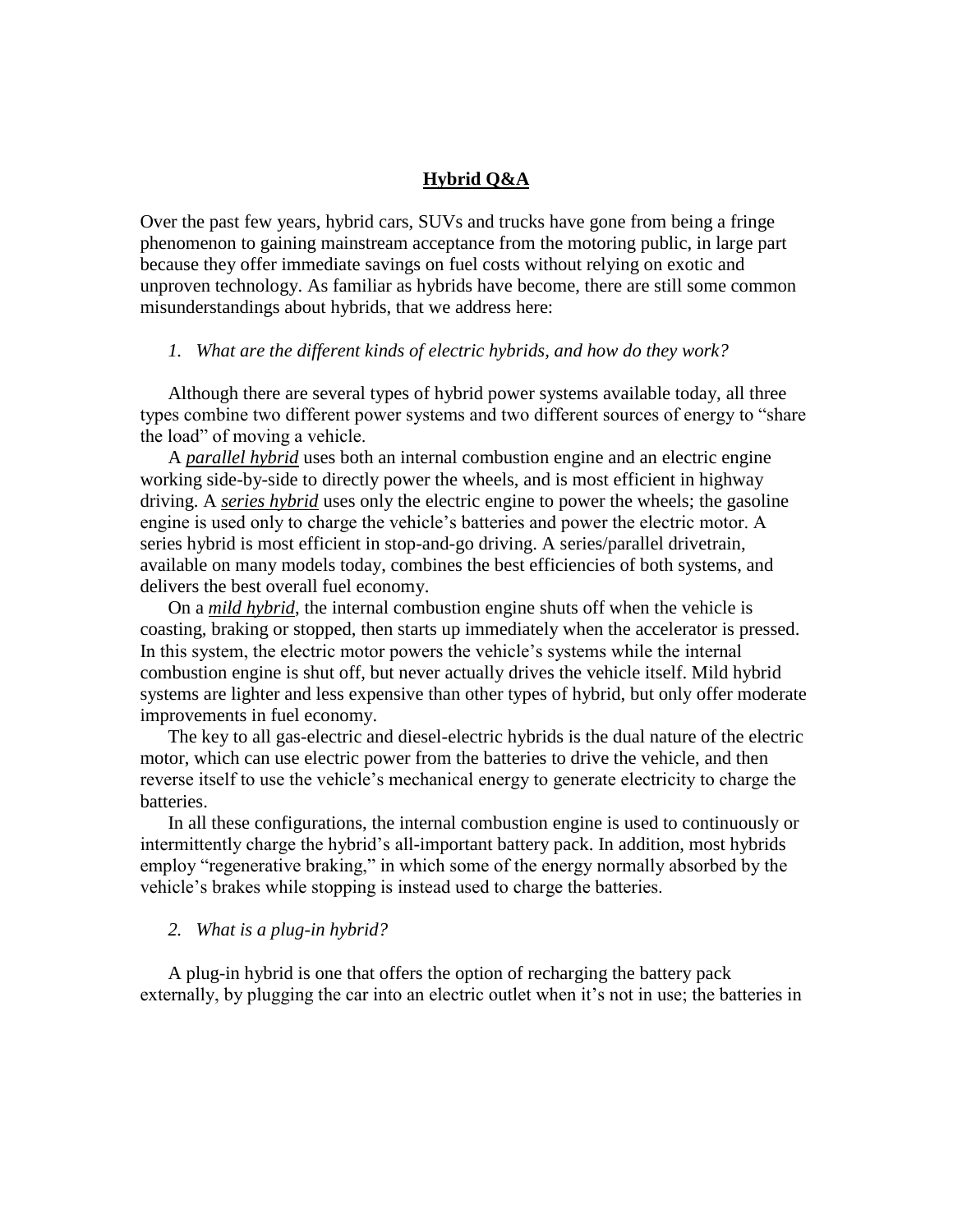all other hybrids can only be charged by the vehicle's internal combustion engine or brakes while the vehicle is in operation.

Because they have bigger battery packs and can thus hold a bigger charge than traditional hybrids, plug-in hybrids can go up to 40 miles or more on electric power (hybrids on the market now can only go two to three miles on a charge). Because most Americans drive less than 40 miles a day, it is possible that a person could drive a plug-in hybrid for years without ever having to fill it with gas (provided he or she plugged it in to charge every night!).

#### *3. Do I have to adopt new driving habits to get the most out of a hybrid?*

No, although you may without realizing it. Some new hybrids feature interactive displays on the dashboard that encourage drivers to get the best mileage possible, although even a simple real-time miles-per-gallon readout has been known to cause drivers to change their behaviors to score higher numbers.

"Hyper-milers" are dedicated to achieving the best fuel economy possible in a hybrid vehicle. They do this by coasting and/or applying the brakes as early as possible before reaching an intersection (to shut off the internal combustion engine earlier and to best harness the brakes' ability to recharge the batteries), by accelerating slowly from a stop to keep the electric motor engaged for as long as possible before the internal combustion engine has to kick in, and by slipstreaming behind other vehicles to reduce their own wind resistance. Unfortunately, these practices are often an annoyance to other drivers, they can slow down traffic flow and cause congestion, and especially in the case of slipstreaming, they are potentially dangerous.

### *4. Will using hybrids affect my maintenance practices?*

Yes. For starters, vehicle technicians need to be specially-trained to safely repair a car with a high voltage system. Blue cables under the hood or under the vehicle signify medium-voltage systems (60V or less), while orange cables signify high-voltage systems (higher than 60V). Both must be handled with extreme caution, and a technician must be certain that the vehicle's power system is completely shut down before repairing or maintaining the vehicle.

Because of their complicated power systems, hybrids have more computer controls than other vehicles, and so computer diagnostic tools and skills will become more important than ever.

In some respects, hybrids require less maintenance than other vehicles. Because a hybrid power system harnesses braking power to recharge the battery pack, brake wear is reduced dramatically, resulting in a significant reduction in brake maintenance expenses.